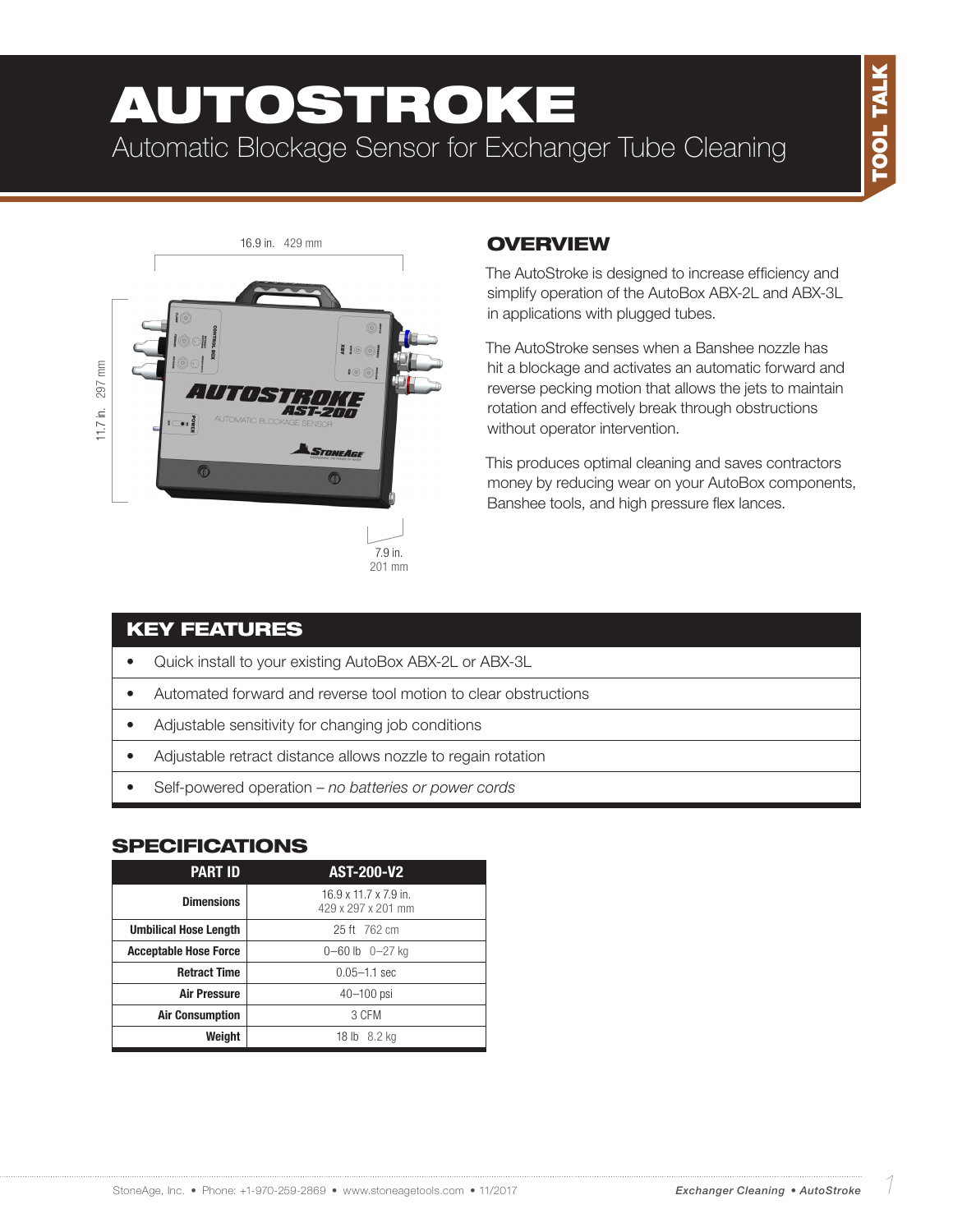

# AUTOSTROKE OVERVIEW



#### A complete AutoStroke package includes the following components:

1. AutoStroke automatic blockage sensor (hoses included)

#### The following items are required for operation:

- 1. AutoBox ABX-3L or ABX-2L
- 2. CB-ABX or CBX-ABX Control Box

PLEASE NOTE: A one-time manifold upgrade is required to adapt the AutoBox ABX-2L for plug-andplay use with AutoStroke. The ABX-3L is preconfigured for use with AutoStroke.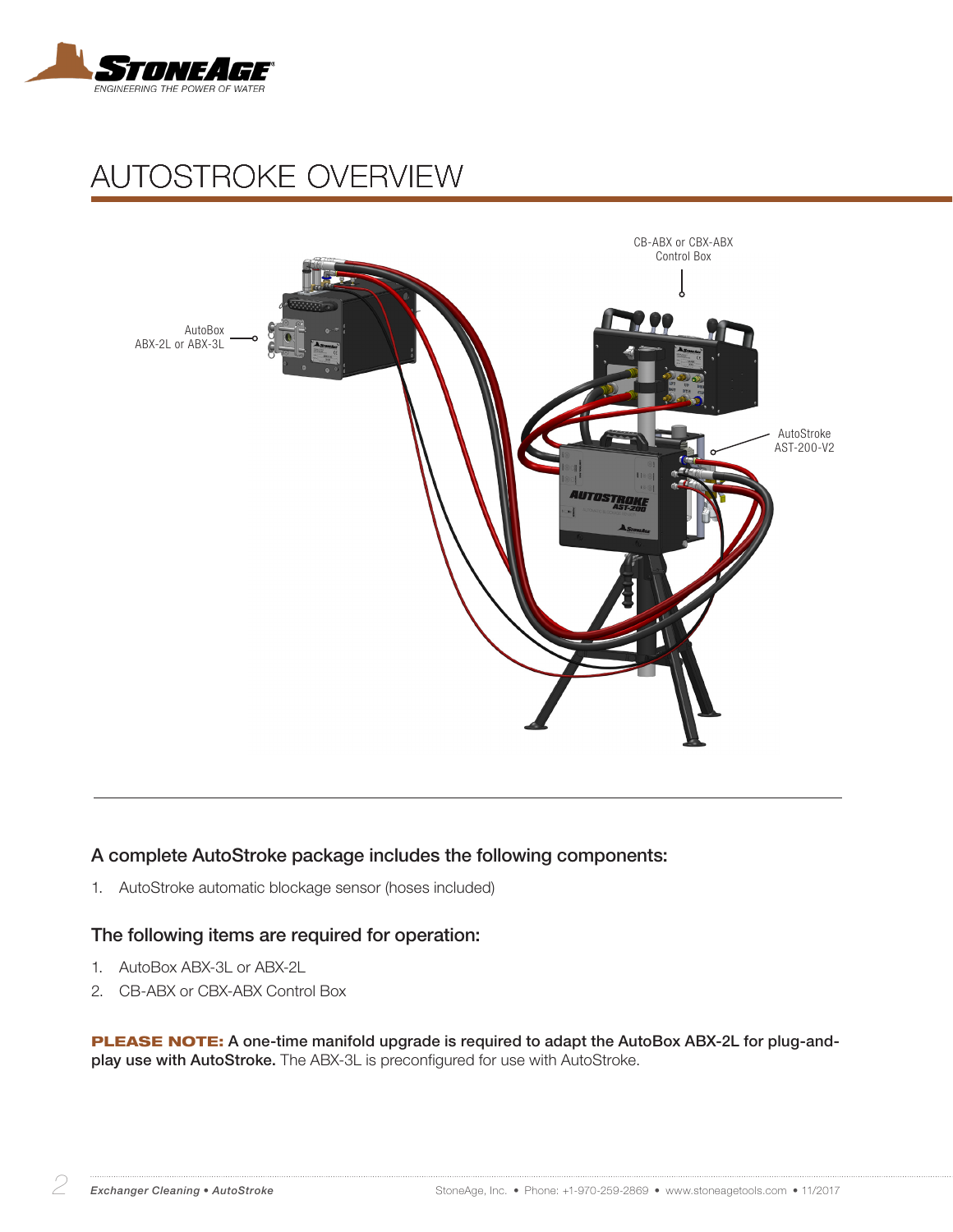## ORDERING THE AUTOSTROKE

StoneAge offers a complete package for the AutoStroke AST-200-V2. The package configuration is shown below:

#### $P$  PACKAGE PART ID  $\setminus$  **AST-200-V2**

| QTY | <b>DESCRIPTION</b>               | <b>PART ID</b>    |
|-----|----------------------------------|-------------------|
|     | Umbilical Assembly, AutoStroke   | AST 277-25        |
|     | AutoStroke Box, with Generator   | <b>AST 301-V2</b> |
|     | Hose Bundle Assembly, AutoStroke | <b>AST 340</b>    |

#### Package Options

| <b>QTY</b> | DESCRIPTION                          | Part Id        |
|------------|--------------------------------------|----------------|
|            | Manifold Assembly for AutoBox ABX-2L | <b>AST 275</b> |